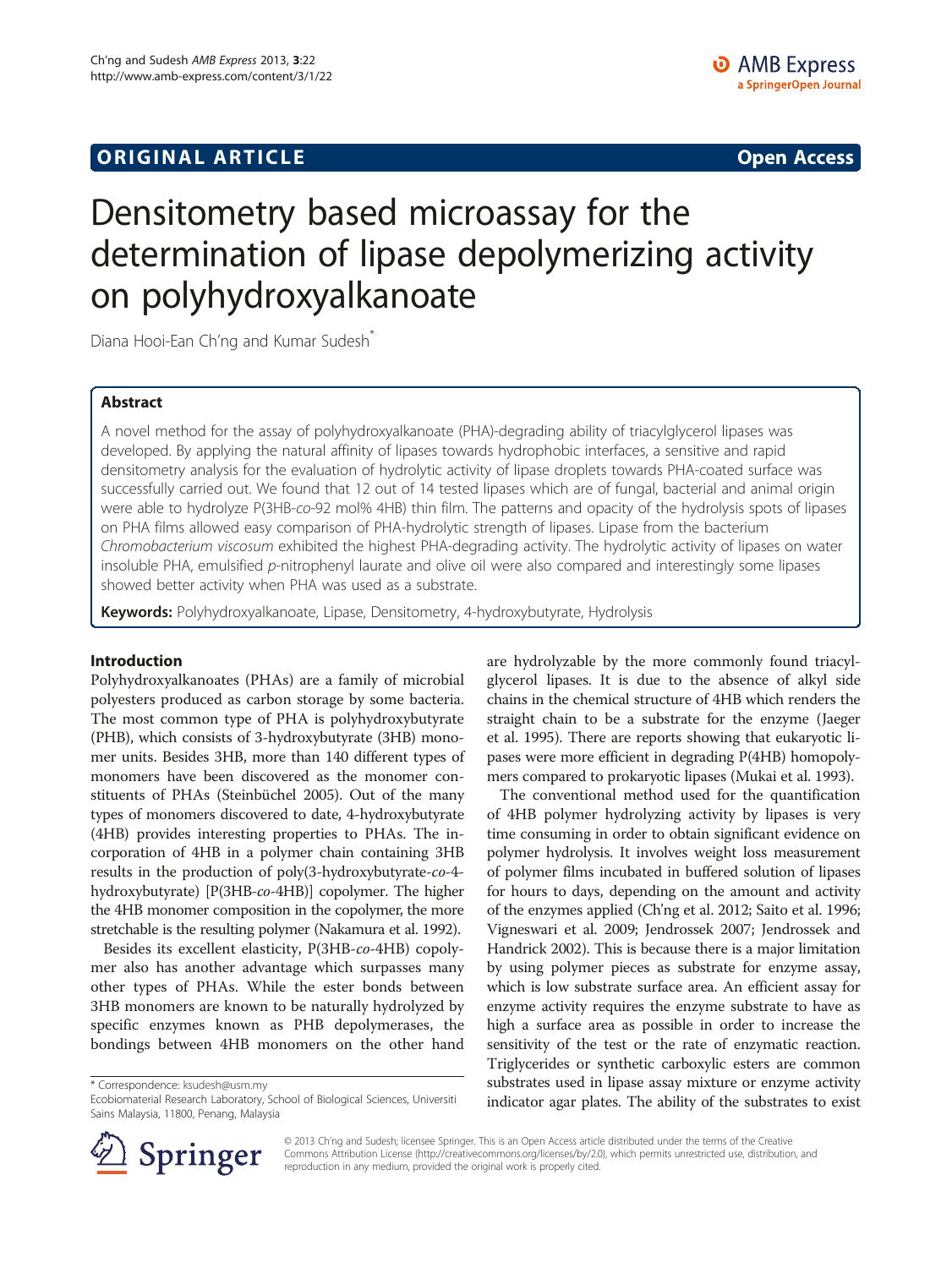<span id="page-1-0"></span>in liquid or dissolved form at room temperature has allowed rapid quantification of the release of hydrolysis product or disappearance of substrate during assays (Hasan et al. [2009](#page-9-0)). The reaction rate of lipases can be further sped up by the addition of emulsifiers to increase the solubility or surface area of the substrate. However, P (3HB-co-4HB) copolymers are solid at room temperature regardless of the content of 4HB, and is only soluble in hydrophobic solvent such as chloroform, which will be detrimental to enzyme activity. Besides, due to the rubberlike properties of P(4HB) homopolymer, it is impossible to grind it into powder form, therefore making methods such as preparation of enzyme indicator agar plates not feasible (Jendrossek [2001\)](#page-9-0).

The lack of efficient assays is the major cause for the less extensive study of enzymatic degradation of 4HBcontaining PHA compared to P(3HB). In addition, the low yield of the polymer itself is also an important factor that adds to the difficulty in studying polymer degradation (Volova et al. [2011](#page-10-0)).

Although the hydrolysis of 4HB-containing polymers by lipases was successfully proven by the measurement of polymer weight loss or diameter of clear zones on solution-cast film (Jaeger et al. [1995\)](#page-9-0), a more sensitive method is still needed in order to shed some light on the factors which affect the hydrolysis of 4HBcontaining polymers. In earlier studies, the assay of PHA depolymerase activity on PHA film has been investigated by drop assay of the enzyme on thin films of PHA layered on the surface of solid medium (Schirmer et al. [1993](#page-10-0)). In the present study, a thinly casted film of P(3HB-co-4HB) which is transparent was applied for the study of the hydrolysis of the copolymer with high mol fraction of 4HB. The polymer was produced by using the bacterial strain Delftia acidovorans (formally known as Pseudomonas acidovorans) which is well known for its ability to produce P(3HB-co-4HB) copolymer with high 4HB content (Kimura et al. [1992](#page-10-0)). The method developed in this study requires the incubation of enzyme solution droplets on the surface of the film, and in a matter of minutes opaque hydrolysis spots will be visible on the film surface. The density of the opaque spots can be quantified and correlated to the enzyme concentration. This method provides a more sensitive way to observe and measure the rate of hydrolysis of polymer films by lipases. In addition, comparison with conventional lipase assays revealed that some lipases showed better activity when PHA was used as a substrate.

## Materials and methods

## Biosynthesis of P(3HB-co-92 mol%4HB) copolymer

D. acidovorans JCM 10181 was cultivated and maintained as previously described (Lee et al. [2004](#page-10-0)). Two-step cultivation was practiced by using D. acidovorans for the

biosynthesis of copolymer. For the first step of cultivation, 3% (v/v) of fresh culture was inoculated into 100 mL 2× nutrient broth (NB) medium (pH 7.0) with 1% (w/v) glucose in a 500 mL flask. After 24 h, the cells were harvested by centrifugation at 4000 g,  $16^{\circ}$ C for 10 min. To promote synthesis of PHA, the harvested cells were transferred into the second step medium, which contained 100 mL of nitrogen-free mineral medium (MM) (pH 7.0). The NM consisted of 0.37 g K<sub>2</sub>HPO<sub>4</sub>, 0.58 g KH<sub>2</sub>PO<sub>4</sub>, 0.1 mM  $MgSO<sub>4</sub> \cdot 7H<sub>2</sub>O$  supplemented with 0.1 ml trace elements (TE) solution. 2.78 g FeSO<sub>4</sub> · 7H<sub>2</sub>O, 1.98 g MnCl<sub>2</sub> · 4H<sub>2</sub>O, 2.81 g  $CoSO_4 \cdot 7H_2O$ , 1.67 g  $CaCl_2 \cdot 2H_2O$ , 0.17 g  $CuCl_2 \cdot$  $2H_2O$  and 0.29 g  $ZnSO_4 \t·7H_2O$  (per litre of 0.1 M HCl) were included in the TE solution. 1,4-butanediol was autoclaved separately and added aseptically to the nitrogen-free MM (1% v/v) as the sole carbon source to promote synthesis of the copolymer. Cells were harvested after 48 h of cultivation by centrifugation (4000 g, 16°C for 10 min) and washed once with distilled water. Finally, the harvested cells were frozen at −20°C overnight and the frozen cells were then subjected to lyophilization for 48 hours by using a Labconco 4.5 Freezone apparatus.

## Analytical procedures

In order to determine the composition and content of P(3HB-co-4HB) copolymer produced by the cells, methanolysis was carried out by the addition of methanolysis solution [15% (v/v) of sulphuric acid and 85%  $(v/v)$  of methanoll to about 20 mg of freezedried cells and the mixture was heated to 100°C for 140 min. The hydroxyacyl methyl esters then formed were subjected to gas chromatography (GC) analysis (Braunegg et al. [1978\)](#page-9-0) by using a Shimadzu GC-2010 gas chromatograph.

## Extraction and purification of P(3HB-co-92 mol% 4HB) copolymer

After the confirmation of PHA composition by GC analysis, the polymer was extracted from the freeze-dried cells. 150 mL of chloroform was added to 1.0 g of the cells and stirred for about 4–5 days at room temperature. Cell debris was then filtered out using a Whatman No.1 filter paper and the collected filtrate was concentrated by using an Eyela rotary evaporator N-1000 until a volume of about 10 mL. A rapidly stirring cold methanol was used to precipitate the PHA from the concentrated filtrate by dropwise method. Finally, the pure polymer was scooped out from the methanol solution and dried overnight at room temperature.

## Preparation of thin PHA film

20 mg of P(3HB-co-92 mol% 4HB) polymer was dissolved in 20 mL of chloroform by stirring for about 15 minutes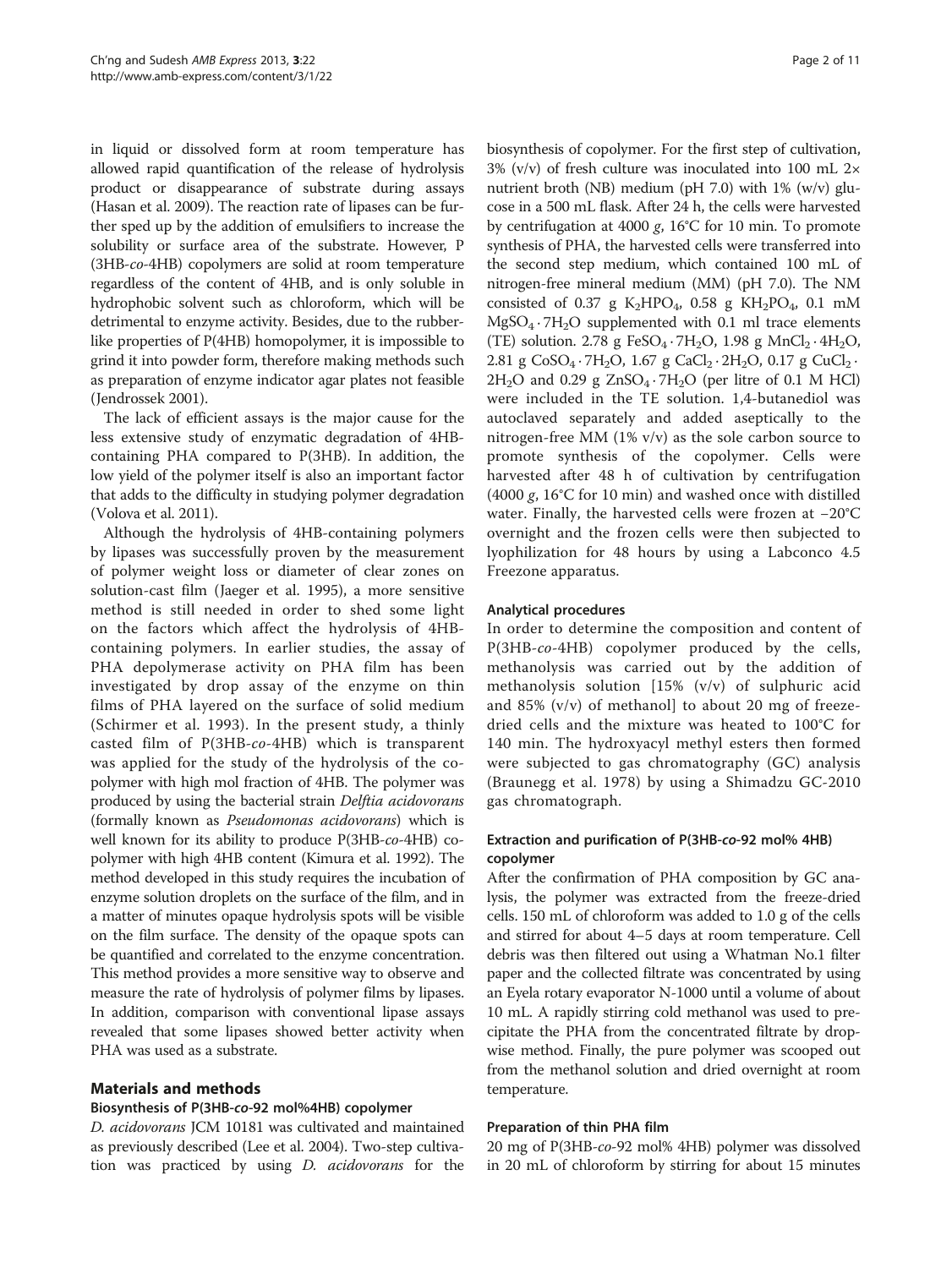at room temperature (25°C). The polymer solution was poured into a 9 cm glass petri dish and covered with perforated aluminium foil. The solvent was allowed to evaporate by leaving the petri dish on a well balanced surface (balanced by using a bubble level) to prevent unequal thickness of film. The transparent polymer film formed on the dish (approximately 4 μm of thickness) was aged for 3 days and used directly for enzyme assay without peeling off from the dish.

#### Qualitative observation of PHA film hydrolysis by lipases

Lyophilized powder of 14 lipases (Sigma Aldrich) (Table 1) was dissolved in phosphate buffer solution (100 mM, pH7.4) to the desired concentration in 1.5 mL Eppendorf tubes and vortexed until they are completely dissolved. All lipase preparations were used without further purification. 20 μL of lipase solution was pipetted onto the polymer film surface to form semispherical droplets. Markings were made at the bottom surface of

the glass petri dish by a marker pen prior to dropping to assist in the location of droplets and separation of samples and controls. The polymer dish with droplets was then covered with aluminium foil and incubated at 37°C for 30 min. After incubation, the film was immediately flooded with distilled water to wash away the enzyme droplets. The film was then allowed to dry at room temperature before observations were recorded.

## Quantitative analysis of hydrolysis spot density

A scanned picture of the hydrolysis spots on polymer film was obtained by placing the petri dish facing upwards on a CanoScan LiDE 20 paper scanner. For the quantification of hydrolysis spot intensity, the dish was scanned by placing a piece of black cardboard at the back of it with the lid of the scanner left open to obtain a JPEG image (2480×3507 pixels) with a completely dark background. The contrast of the picture was optimized by using picture editing software. 90×90 pixels square

| Lipase name                                          | number | Product Lipase activity (U/mg)                                              | Unit definition                                                                                                                                                                                                                                                                          |  |  |
|------------------------------------------------------|--------|-----------------------------------------------------------------------------|------------------------------------------------------------------------------------------------------------------------------------------------------------------------------------------------------------------------------------------------------------------------------------------|--|--|
| Lipase from Aspergillus<br>oryzae                    | 62285  | ~50                                                                         | 1 U corresponds to the amount of enzyme which liberates 1 µmol oleic<br>acid per minute at pH 8.0 and 40°C (triolein, Fluka No. 62314 as substrate)                                                                                                                                      |  |  |
| Amano Lipase A from<br>Aspergillus niger             | 534781 | $\geq$ 12                                                                   |                                                                                                                                                                                                                                                                                          |  |  |
| Lipase from Candida<br>antarctica                    | 65986  | $\geq$ 1.0                                                                  | 1 U corresponds to the amount of enzyme which liberates 1 µmol oleic<br>acid per minute at pH 8.0 and 40°C (triolein, Fluka No. 62314 as substrate)                                                                                                                                      |  |  |
| Lipase from Candida<br>rugosa, Type VII              | L1754  | $\geq 700$                                                                  | 1 U will hydrolyze 1.0 microequivalent of fatty acid from a triglyceride in 1<br>hr at pH 7.2 at 37°C                                                                                                                                                                                    |  |  |
| Amano Lipase M from<br>Mucor javanicus               | 534803 | $\geq 10$                                                                   |                                                                                                                                                                                                                                                                                          |  |  |
| Lipase from Mucor<br>miehei                          | L9031  | $\geq 4,000$                                                                | 1 U will hydrolyze 1.0 microequivalent of fatty acid from a triglyceride in 1<br>hr at pH 7.7 at 37°C using olive oil                                                                                                                                                                    |  |  |
| Lipase from Rhizopus<br>arrhizus                     | 62305  | ~10                                                                         | 1 U corresponds to the amount of enzyme which liberates 1 µmol of<br>butyric acid per minute at pH 8.0 and 40°C (tributyrin, Fluka No. 91010 as<br>substrate) 5000 U as described above are equivalent to $\sim$ 1 U using triolein,<br>Fluka No. 62314 as substrate, at pH 8.0 and 40°C |  |  |
| Lipase from Rhizopus<br>niveus                       | 62310  | $\geq$ 1.5                                                                  | 1 U corresponds to the amount of enzyme which liberates 1 umol fatty<br>acid from a triglyceride per minute at pH 7.7 and 40℃ (olive oil as<br>substrate)]; 300 U as described above are equivalent to $\sim$ 1 U using triolein,<br>Fluka No. 62314, at pH 8.0 and 40°C as substrate    |  |  |
| Lipase from Rhizopus<br>oryzae                       | 80612  | $\geq 30$                                                                   | 1 U corresponds to the amount of enzyme which releases 1 µmol fatty acid<br>from triglycerides per minute at pH 7.2 and 37 C (olive oil as substrate)                                                                                                                                    |  |  |
| Lipase from<br>Chromobacterium<br>viscosum, Type XII | L0763  | ≥2,000                                                                      | 1 U will hydrolyze 1.0 microequivalent of fatty acid from a triglyceride in 1<br>hr at pH 7.7 at 37°C using olive oil (30 minute incubation)                                                                                                                                             |  |  |
| Lipase from<br>Pseudomonas cepacia                   | 62309  | $\geq 30$                                                                   | 1 U corresponds to the amount of enzyme which liberates 1 µmol oleic<br>acid per minute at pH 8.0 and 40°C (triolein, Fluka No. 62314 as substrate)                                                                                                                                      |  |  |
| Amano Lipase from<br>Pseudomonas fluorescens         | 534730 | $\geq$ 20                                                                   |                                                                                                                                                                                                                                                                                          |  |  |
| Lipase from porcine<br>pancreas, Type II             | L3126  | 100-400 (using olive oil, 30 min<br>incubation), 30-90 (using<br>triacetin) | 1 U will hydrolyze 1.0 microequivalent of fatty acid from triacetin in 1 hr at<br>pH 7.4 at 37°C. (pH 7.7 is used with olive oil as substrate)                                                                                                                                           |  |  |
| Lipase from wheat<br>germ, Type I                    | L3001  | $5 - 15$                                                                    | 1 U will hydrolyze 1.0 microequivalent of fatty acid from a triglyceride in 1<br>hr at pH 7.7 at 37°C                                                                                                                                                                                    |  |  |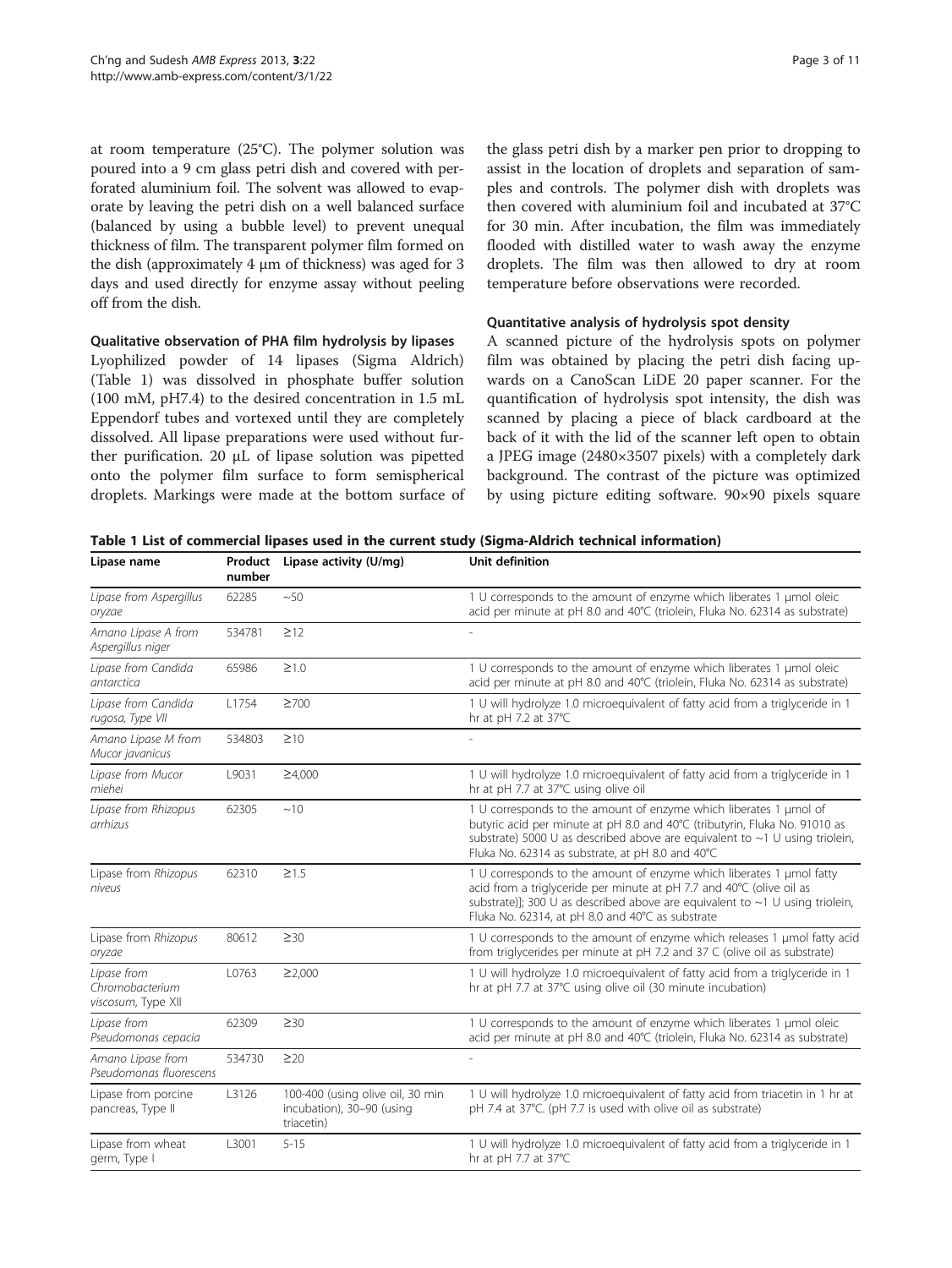images beneath an enzyme droplet or a control droplet were then cropped from the picture. The square images were pasted on an empty slide of Microsoft Office PowerPoint and arranged in a row with the control spot image positioned at leftmost. The arranged images were then selected and saved as a new picture (JPEG file). The picture was then color-inverted and subjected to densitometry analysis by using the ImageJ densitometry software (Version 1.44, NIH). An area of w (width) =  $40$ and h (height) =  $40$  was selected on the control square by using the 'rectangular' tool in the software. The control image was selected as 'first lane' and subsequent sample images were selected as 'next lane'. Finally, 'plot lanes' command was selected to obtain density plots for each square image.

Next, the entire area beneath each plot line was highlighted by using the 'straight' tool in the software. Then the 'Wand (tracing) tool' was selected and by clicking the cursor at the highlighted area beneath each plot line, the area of each plot was obtained. These values were used to calculate the relative density on each square image by using the formula:

Relative density of hydrolysis spot =  $\frac{\text{Plot area of hydrolysis spot}}{\text{Plot area of control spot}}$ 

In addition, the specific activity of each lipase was also calculated as shown below:

Specific PHA−hydrolyzing activity  $=\frac{\text{Relative density}}{\text{Incubation time (min)} \times \text{weight of enzyme}}$ in droplet  $(mg)$ 

\* Weight of enzyme in droplet = Concentration of enzyme solution  $(mg/mL) \times Volume$  of droplet  $(mL)$ 

## Modeling the effect of lipase concentration on relative density of hydrolysis spots

Hydrolysis spot density was plotted against lipase concentration to study the trend of spot density along a range of different enzyme concentrations. The curve obtained was fitted with various mathematical models and the model which yielded the coefficient of determination  $(R^2)$  that is closest to 1 was selected.

## Lipase activity assay with fatty acid ester

The measurement of hydrolytic activity of lipases on fatty acid esters was carried out with some modifications on the method of Kilcawley and coworkers (Kilcawley et al. [2002](#page-10-0)). Lipase activity was measured spectrophotometrically with the use of  $p$ -nitrophenyl laurate ( $pNPL$ ) as enzyme substrate. 5 mM of  $pNPL$  was dissolved in 10 mL of dimethyl sulphoxide (DMSO). The solution was

then emulsified in 90 mL of phosphate buffer (100 mM, pH 7.4) which contains 0.1% (w/v) polyvinyl alcohol (PVA) and 0.4% (w/v) Triton X-100 to form the assay mixture. A 100 μL of lipase solution was mixed with 1.9 mL of the assay mixture and incubated at 37°C for 10 min. The final absorbance of the mixture was measured at 410 nm by a Jenway 6505 UV/Vis spectrophotometer. The amount of 4-nitrophenol released was calculated by using a standard curve of 4-nitrophenol concentration versus absorbance. The following equation was used to obtain the specific activity of each lipase with  $pNPL$  as substrate:

Specific pNPL−hydrolyzing activity  $\equiv$ Amount of 4-*nitrophenol* released(μmol) Incubation time (min)  $\times$  weight of enzyme in assay mixture  $(mg)$ †

† Weight of enzyme in assay mixture = Concentration of enzyme solution (mg/ mL)  $\times$  Volume of enzyme solution added into assay mixture (mL)

## Lipase activity assay with triglyceride

Lipase assay by using olive oil as substrate was carried out and the activity was determined by measuring the free fatty acid (FFA) released (Kwon and Rhee [1986](#page-10-0)). The total assay mixture consisted of 1.0 mL lipase solution, 2.5 mL olive oil emulsion and 0.02 mL of 20 mM  $CaCl<sub>2</sub> \cdot 2H<sub>2</sub>O$ . The olive emulsion was prepared by vigorous stirring of olive oil (Bertolli, Italy) and 50 mM PBS (pH7.4) in the ratio of 1:1 until whitish and milky. Samples containing the assay mixture were incubated for 30 min with shaking at 200 rpm at 37°C. Reaction was stopped at the end of incubation by the addition of 1.0 mL of 6N HCl and 5.0 mL of isooctane followed by vortexing. Control samples were prepared by adding HCl and isooctane immediately into the assay mixture without incubation. The upper isooctane layer (3.0 mL) containing FFA was transferred into a test tube, and 1.0 mL of copper reagent was added and vortexed. FFA will then form complex with the copper reagent to form cupric soap (blue color) that is measurable at a wavelength of 715nm (Pinsirodom and Parkin [2001](#page-10-0)). Copper reagent was prepared by preparing an aqueous solution of copper (II) acetate monohydrate (5%  $w/v$ ) and adjusting the pH to 6.1 by using pyridine. Upon the settling of the isooctane-copper pyridine mixture into two distinct layers, 2 mL of the upper layer were subjected to absorbance measurement at 715 nm by using isooctane as blank. The amount of FFA released was determined from a standard curve of oleic acid concentration versus absorbance.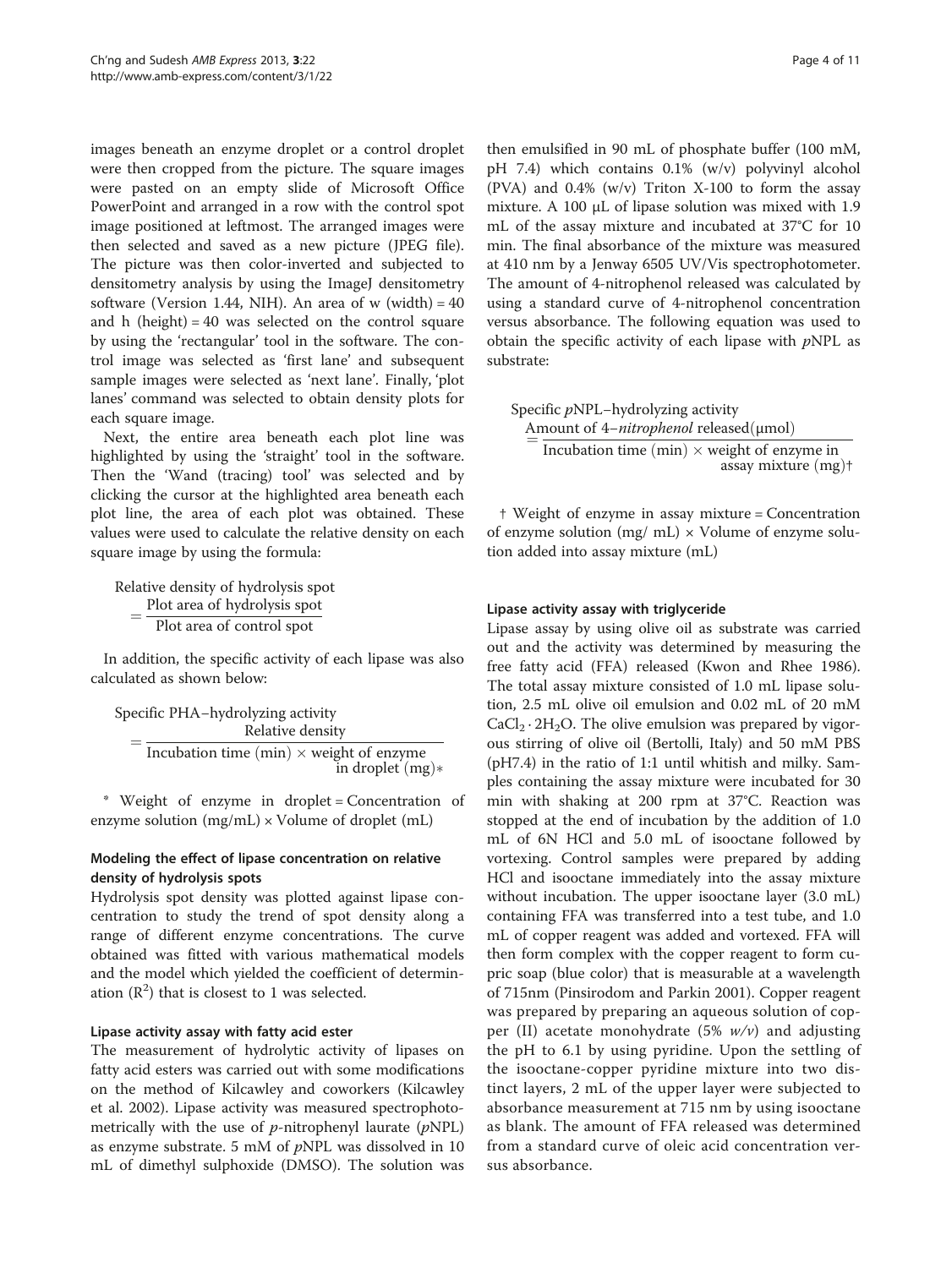#### <span id="page-4-0"></span>Results

## Screening of lipases with the ability to hydrolyze P(3HBco-92 mol% 4HB) film

14 commercial lipases were screened for their ability to hydrolyze thin cast film of P(3HB-co-92 mol% 4HB). All lipases (1 mg/mL) that were able to leave a visible mark on the polymer surface after incubation were considered to show positive results in polymer hydrolysis. The results were compared to the control (bovine serum albumin) which did not cause any visible changes to the film surface.

Table 2 lists the lipases that were used in this study and their respective polymer hydrolysis results. Out of the 14 lipases tested, 12 lipases showed positive signs of polymer hydrolysis. Negative results were obtained for lipases from A. niger and wheat germ.

#### Effect of lipase concentration on hydrolysis patterns

Initially, 4 types of lipases were selected to study the effect of lipase concentration on hydrolysis patterns. The lipase solutions were serial diluted 2 times to obtain 3 different concentrations and were dropped on the PHA film and incubated.

Figure 1 shows the scanned picture of PHA film after incubation with different concentrations of lipase solutions. Although it can be observed that all the tested lipases hydrolyzed the surface of the polymer film and produced visible round spots when dropped onto the film, the intensities of hydrolysis spots changed when the lipase concentration was varied. Different trends of hydrolysis spot intensities can be observed for lipases from P. cepacia, R. arrhizus and R. oryzae. For the

Table 2 Types of lipases and their ability to hydrolyze thin films of P(3HB-co-92 mol% 4HB)

| Types of<br>lipases | Sources of lipases          | Hydrolytic ability on<br>P(3HB-co-92 mol% 4HB) film |  |  |  |
|---------------------|-----------------------------|-----------------------------------------------------|--|--|--|
| Fungal              | Aspergillus oryzae          | Positive                                            |  |  |  |
|                     | Aspergillus niger           | Negative                                            |  |  |  |
|                     | Candida antarctica          | Positive                                            |  |  |  |
|                     | Candida rugosa              | Positive                                            |  |  |  |
|                     | Mucor javanicus             | Positive                                            |  |  |  |
|                     | Mucor miehei                | Positive                                            |  |  |  |
|                     | Rhizopus arrhizus           | Positive                                            |  |  |  |
|                     | Rhizopus niveus             | Positive                                            |  |  |  |
|                     | Rhizopus oryzae             | Positive                                            |  |  |  |
| Bacterial           | Chromobacterium<br>viscosum | Positive                                            |  |  |  |
|                     | Pseudomonas cepacia         | Positive                                            |  |  |  |
|                     | Pseudomonas<br>fluorescens  | Positive                                            |  |  |  |
| Animal              | Porcine pancreas            | Positive                                            |  |  |  |
| Plant               | Wheat germ                  | Negative                                            |  |  |  |



lipases from P. cepacia and R. arrhizus, the intensity of opaque spots decreased as the enzyme concentration decreased. On the other hand, the lipase from R. oryzae showed an opposite trend, whereby its hydrolysis spot intensity increased as the enzyme concentration was decreased. Interestingly, the lipase from A. oryzae produced ring patterns on PHA film regardless of the enzyme concentration. Besides detecting the presence of depolymerizing activity, the PHA film used can also differentiate lipases with different concentrations by producing hydrolysis spots with a variety of opacity. Therefore, these enzymes together with the other lipases which were shown to be able to hydrolyze thin P(3HB-co-92 mol% 4HB) films were selected to further investigate the effect of enzyme concentration on hydrolysis spot intensities by using a bigger range of enzyme concentrations.

#### Concentration profile of polymer hydrolysis

Different concentrations of a lipase produced opaque spots with different patterns and intensities on polymer films. Therefore, a concentration profile for the opaque spot intensities could be constructed to further investigate the trend for the hydrolysis spots.

Figure [2](#page-5-0) shows a scanned picture of hydrolysis spots left by the lipases from A. oryzae (A) and P. cepacia (B) over a range of concentrations. These 2 lipases were selected as representatives because the patterns observed for all 12 types of lipases tested can be grouped into those as shown by the 2 model lipases. In order to obtain the patterns as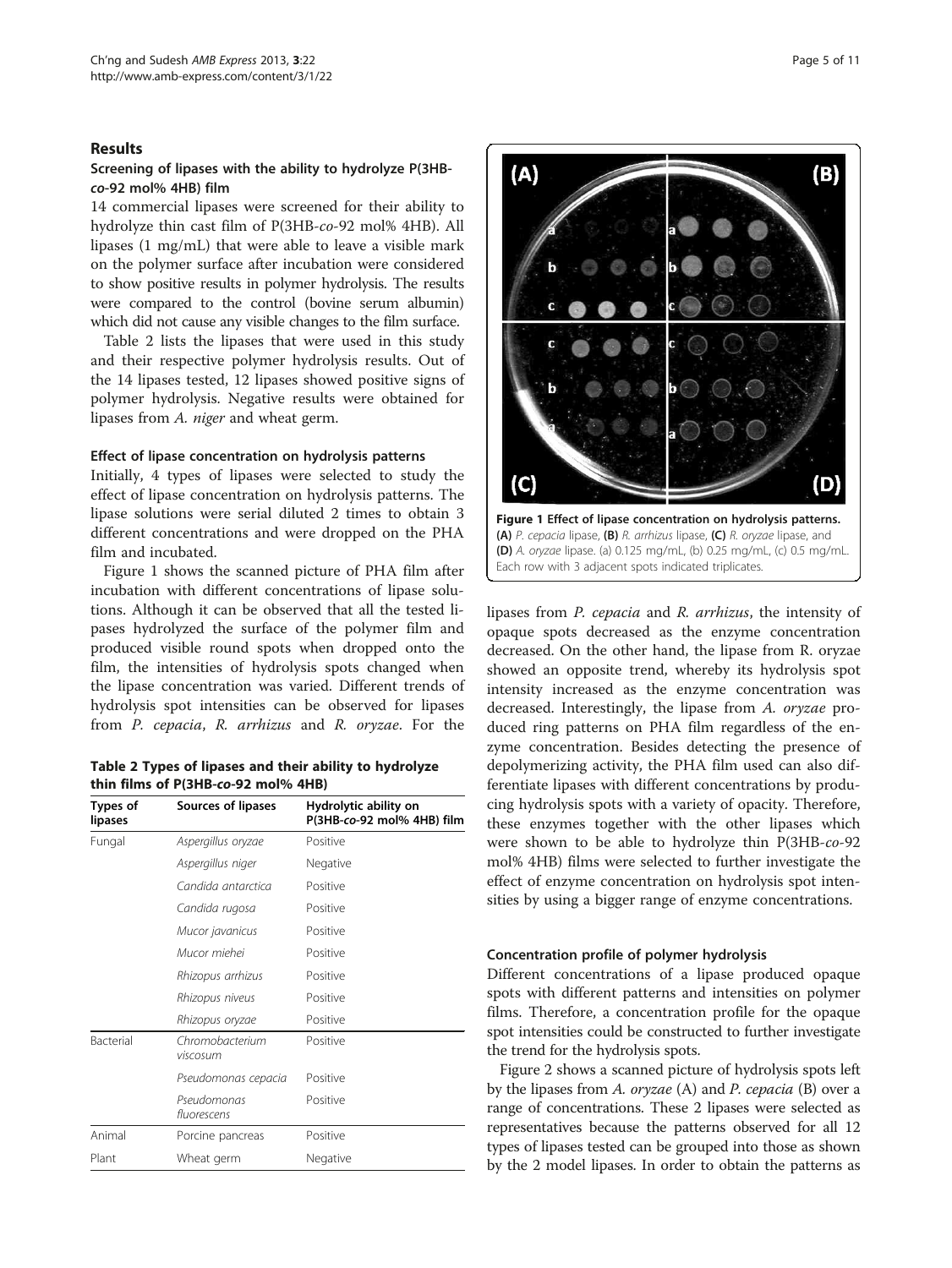<span id="page-5-0"></span>

increase from number 2 (0.03125 mg/mL) to number 8 (2 mg/mL). Number 1 shows control without enzyme. Each row with 3 adjacent spots indicates triplicates.

shown in Figure 2, the enzyme solutions were serial diluted from a stock with a concentration of 2 mg/mL and dropped onto the film surface. The hydrolysis spots created by P. cepacia lipase portrayed the typical trend of most lipases. The intensity of the opaque spots increased gradually from faint to intense with the increase of lipase concentration, until a stage when the rate was fast enough to cause complete hydrolysis of the film under the droplets (substrate depletion). At this stage the opaque spot gradually disappeared and revealed the transparent part of the glass petri dish beneath it.

The spots produced by A. oryzae lipase portrayed an unusual pattern whereby the lipase only hydrolyzed the edges of the droplet (Figure 2A). The change in enzyme concentration did not show obvious effect on the intensity of the ring patterns produced. Only qualitative observation of polymer hydrolysis was possible with this type of lipase.

In order to quantify the degree of enzymatic degradation on the polymer film, the scanned photograph of the spots on the polymer dish was used for densitometry software analysis. Figure 3 shows a picture of the scanned, cropped, aligned and color-inverted version of the hydrolysis spots by P. cepacia lipase. Opaque spots appeared white on the polymer film surface but the scanned picture was inverted to make the spots look dark on a white background. This is to allow the density of the spots to be analyzed by densitometry software.

After densitometry analysis of the spots, the relative density of the hydrolysis spots to control can be obtained. A plot of average relative density of hydrolysis spots versus concentration was plotted in order to obtain a model for the effect of enzyme concentration on the density of hydrolysis spots on the polymer film.

Figure [4](#page-6-0) shows the plot of relative density of hydrolysis spots versus lipase concentration of P. cepacia. The points 1 to 8 were obtained by the average relative density of the spots shown in Figure 3. Point number 1 to 5 showed a gradual increase of relative intensity from low to maximum. At lower enzyme concentrations, the substrate was not saturated with enzymes and therefore the rate of reaction increases proportionally with the increase of enzyme concentration. When the substrate becomes saturated with enzymes, further increase in the amount of enzyme did not cause significant increase to the enzymatic rate. Point number 6 to 8 showed a gradual decrease of relative intensity when the enzyme concentration was high enough to lyze through the polymer film. This type of observation indicated the occurrence of substrate depletion.

## Model of effect of lipase concentration on relative density of hydrolysis spots

In order to study the relationship between the relative density of hydrolysis spots and enzyme concentration, a

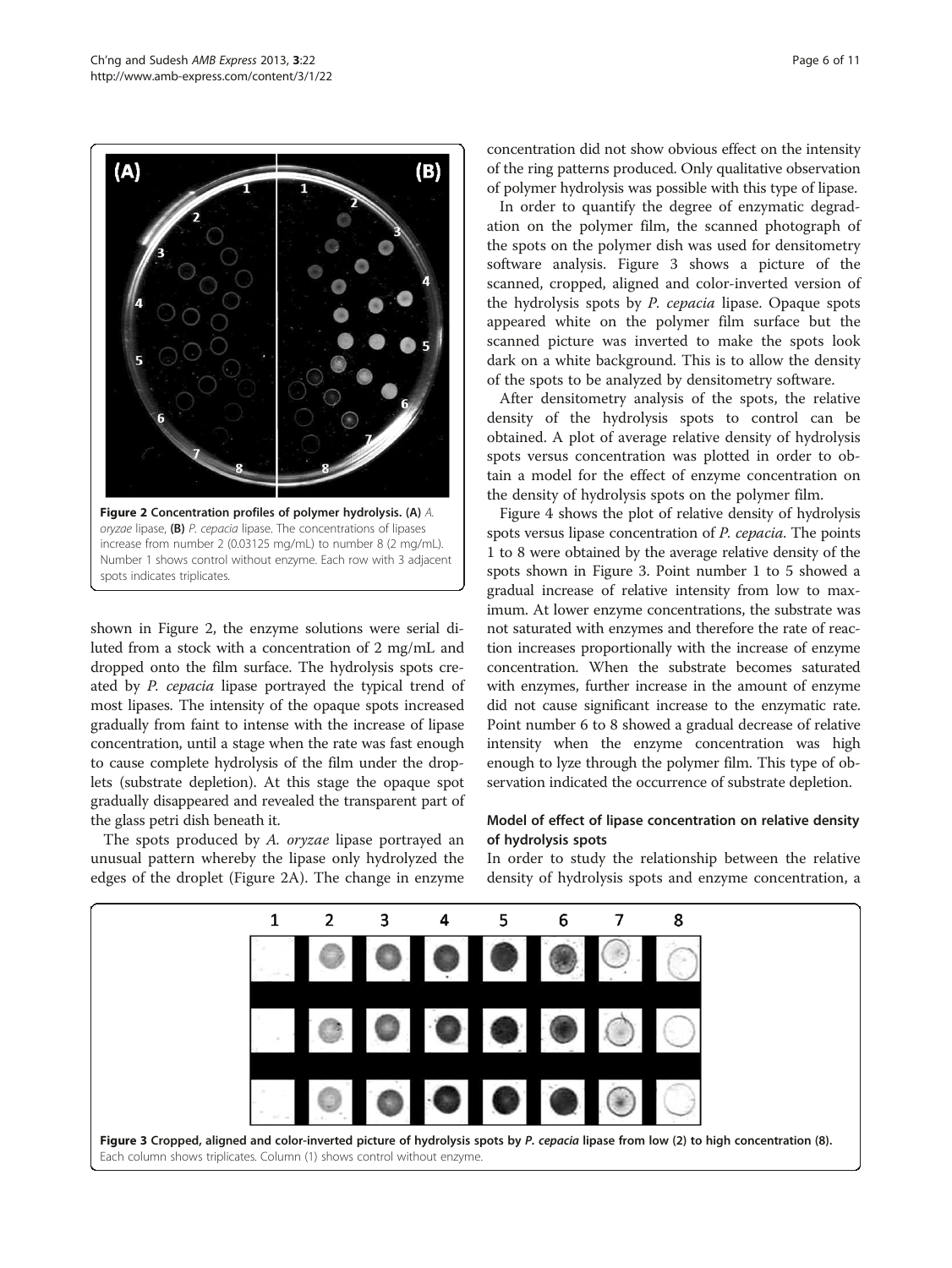<span id="page-6-0"></span>

plot by using only the range of concentrations before the occurrence of substrate depletion was constructed. For the lipase of P. cepacia, point 1 to 5 in Figure 4 would represent the range where the rate of enzymatic reaction is affected by the enzyme concentration.

Figure 5 shows the modeling of the relationship between the densities of hydrolysis spot to lipase concentration of P. cepacia. The plot generates the shape of a saturation curve, which is common for many biological and enzymatic reactions. The steepness of the curve is higher at the initial part of the plot (higher initial rate of reaction) and becomes less steep as the concentration increases further (reaction rate continuously slowed down). This indicated the occurrence of substrate saturation. Apart from the lipase from A. oryzae, this shape of curve was obtained for the rest of the tested lipases (results not shown). This shows that it is possible to use this method to construct a standard curve for the estimation of lipase solutions with



unknown concentrations by measuring the intensity of its hydrolysis spot on polymer film.

## Range of concentrations of lipases before substrate depletion and their relationship to polymer hydrolytic strength

In order to use thin polymer films for enzyme concentration estimations, it is crucial to obtain the range of concentrations for the lipases which are able to be detected by the film. This is because once the hydrolysis rate is too high; the opacity of the hydrolysis spots will be lost and no longer be proportional to the enzyme concentration.

Figure [6](#page-7-0) shows the range of concentrations for 11 lipases which were able to produce measurable opacity on the casted film surface. The lower limit of the range indicated the minimum concentration of the lipase that can produce visible spot on the film whereas the higher limit represents the concentration for maximum opacity before substrate depletion. Besides the lipase from R. niveus, a majority of lipases studied caused substrate depletion within the range of 0.01 to 1 mg/mL. This shows that the rate of enzymatic degradation of lipase from *R. niveus* was much slower if compared to the other enzymes since a concentration as high as 8 mg/mL was required to achieve substrate depletion. On the other hand, lipase from C. viscosum showed exceptionally high hydrolytic activity towards the polymer film (substrate depletion at 0.01 mg/mL). It is however notable that the range hereby reported is only applicable to the thickness of film as casted in this study. A thicker film will support higher concentrations of lipases or longer incubation period before substrate depletion occurs.

## Comparison of lipase specific activities on assays with PHA film, emulsified pNPL and olive oil as substrates

The specific hydrolytic activity of lipases was compared by using the polymer film, emulsified  $pNPL$ , as well as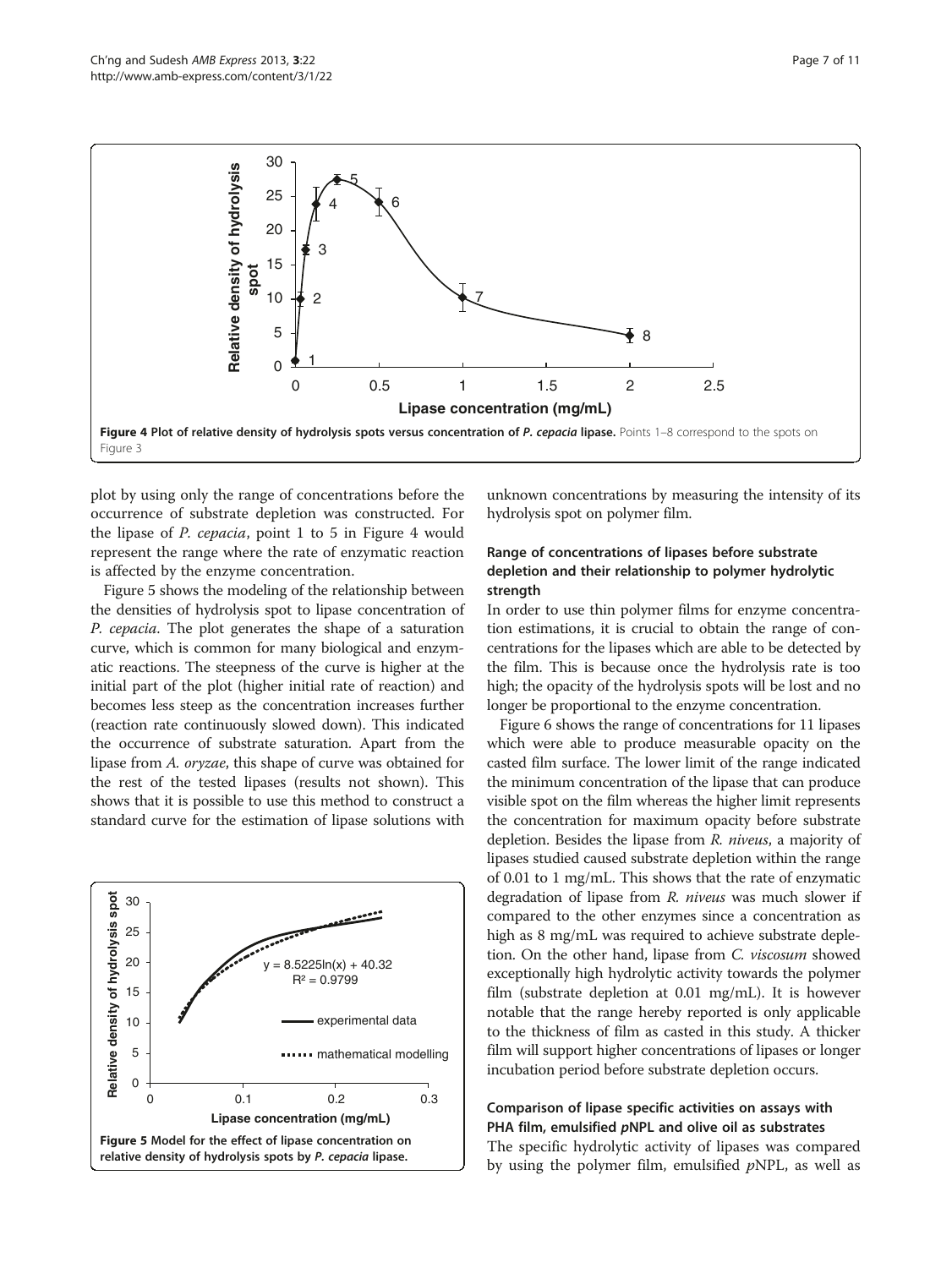<span id="page-7-0"></span>

olive oil as substrate. For the assay of PHA-hydrolyzing ability, all lipase solutions were diluted to a concentration, which is within the ranges shown in Figure 6 before being dropped onto the polymer cast film. The film was then incubated prior to the analysis with densitometry software. The assay with  $pNPL$  and olive oil was carried out as mentioned in the [Materials and methods.](#page-1-0) Apart from the bacterial lipase from C. viscosum, which was ranked first in all 3 assays, all the other tested lipases performed differently in each assay. Our results showed that 3 out of 12 lipases tested preferred the PHA film as substrate. The eukaryotic lipases from C. antarctica, R. oryzae and porcine pancreas showed higher rankings in the assay with PHA compared to that with  $pNPL$  and olive oil (Table 3). In contrast, all 3 of the prokaryotic lipases (C. viscosum, P. cepacia and P. fluorescens) showed higher rankings when assayed with the method of pNPL and olive oil. It is interesting to note that the lipase from C. antarctica which was ranked second in the assay with PHA film was ranked last when assayed by using olive oil as substrate.

## **Discussion**

In the present study, 12 out of 14 lipases tested showed positive signs of polymer degradation by using the novel microassay without the addition of emulsifiers or other supplements (Table [2](#page-4-0)). A small droplet of concentrated lipase solution was sufficient to show very convincing evidence of polymer degradation (opaque marks) in a matter of minutes. The work of Timmins and coworkers (Timmins et al. [1997](#page-10-0)) further supports the idea of increasing opacity of transparent polymer film by the

Table 3 Specific activities and ranking of lipases in P(3HB-co-92 mol% 4HB), pNPL and olive oil hydrolysis assay

| Sources of<br>lipases | P(3HB-co-92 mol% 4HB)                                   |       | pNPL                                                |                | Olive oil                                       |                   |
|-----------------------|---------------------------------------------------------|-------|-----------------------------------------------------|----------------|-------------------------------------------------|-------------------|
|                       | <b>Specific activity (Relative</b><br>density/ min/ mg) | Rank* | Specific activity (umol 4-<br>nitrophenol/ min/ mg) | Rank†          | Specific activity (umol fatty<br>acid/ min/ mg) | Rank <sup>#</sup> |
| C. viscosum           | 4369.47                                                 |       | 9800                                                |                | 365.00                                          |                   |
| C. antarctica         | 596.29                                                  | 2     | 44                                                  | $\overline{4}$ | 0.60                                            |                   |
| M. miehei             | 249.67                                                  | 3     | 8.1                                                 | 6              | 49.35                                           |                   |
| P. cepacia            | 58.76                                                   | 4     | 80                                                  | 2              | 15.28                                           |                   |
| R. oryzae             | 52.8                                                    | 5     | 0.1                                                 | 10             | 6.19                                            | 6                 |
| R. arrhizus           | 45.52                                                   | 6     | 6.2                                                 |                | 10.69                                           | 4                 |
| Porcine pancreas      | 32.19                                                   | 7     | 0.25                                                | 8              | 0.90                                            | 10                |
| P. fluorescens        | 23.97                                                   | 8     | 37                                                  | 5              | 5.64                                            |                   |
| M. javanicus          | 21.05                                                   | 9     | 0.15                                                | 9              | 2.83                                            | 8                 |
| C. rugosa             | 15.21                                                   | 10    | 68                                                  | 3              | 8.72                                            |                   |
| R. niveus             | 1.06                                                    | 11    | 0.03                                                |                | 1.53                                            | 9                 |

\* Rank according to specific activity by using P(3HB-co-4HB) as substrate, †Rank according to specific activity by using p-NPL as substrate, # Rank according to specific activity by using olive oil as substrate.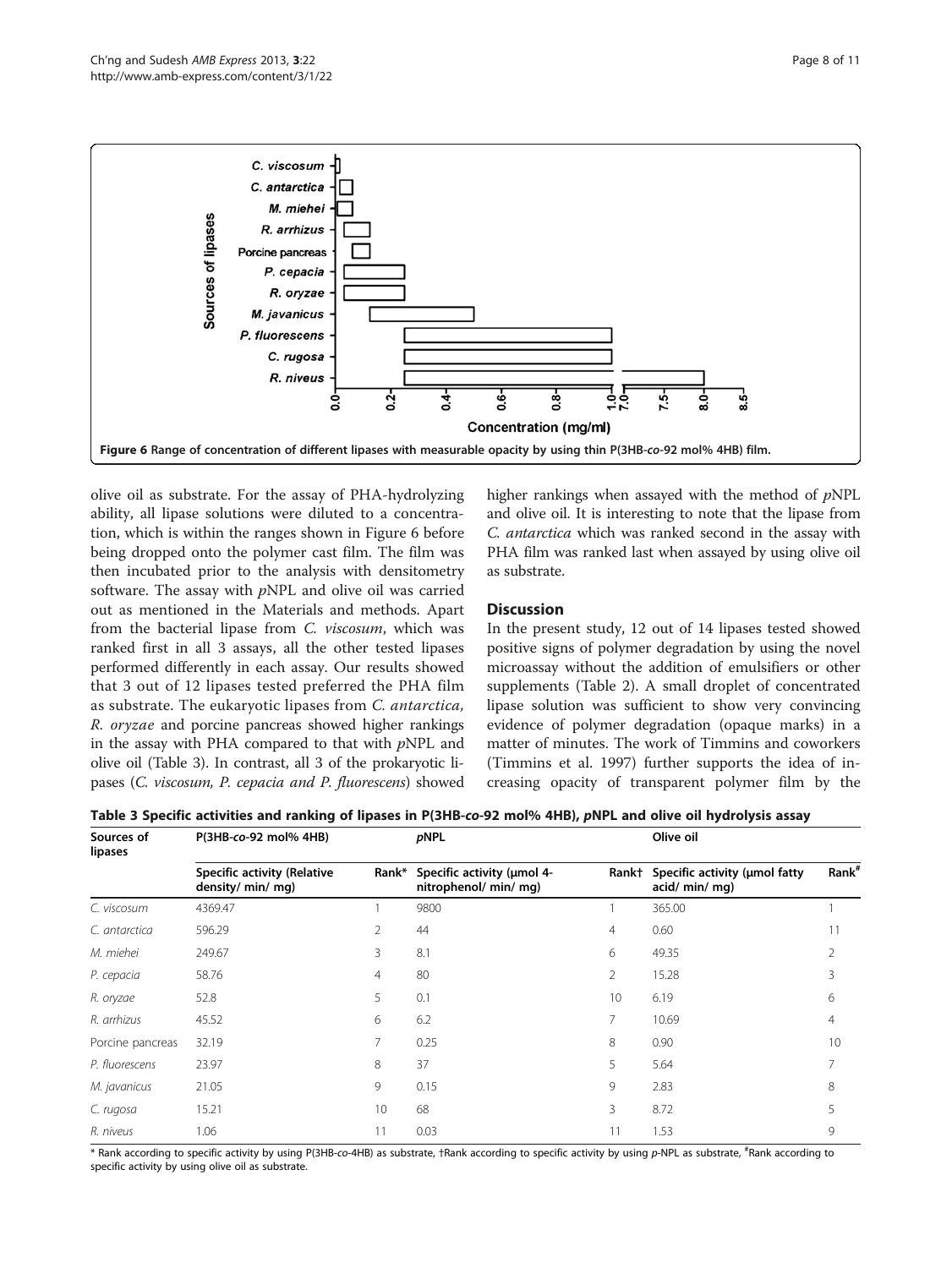action of depolymerase enzymes. This may be due to the enzyme acting first on the amorphous part of the film, which leaves out the crystalline portion which is more opaque (Kumagai et al. [1992;](#page-10-0) Sudesh et al. [2000](#page-10-0)). It may also be simply due to the corrosion of the smooth surface of the polymer film by the action of enzymes, which affected the light scattering property of the film, causing it to lose transparency.

Not all types of lipases tested in this study showed positive signs of polymer degradation with this method. The physical force which inhibits the action of the lipase from A. niger and wheat germ from acting on the polymer film is still unknown. The observation of the lipase from A. oryzae, which hydrolyzed only the edge of the contact area of water and polymer (ring pattern), suggested that some enzymes may be capable of hydrolyzing the polymer film, however, an unknown inhibiting factor had forced the enzymes away from the solid–liquid interface. It has been reported that some lipases can be denatured under high interfacial tension. Reis and coworkers (Reis et al. [2009](#page-10-0)) have highlighted the importance of interfacial properties in affecting the activation of lipase molecules and this factor may be playing a major role in determining the ability of lipases to hydrolyze PHA films.

A careful observation of the hydrolysis spots in Figure [3](#page-5-0) also revealed the fact that the opacity of hydrolysis spots was not always equally distributed throughout the circular boundary. At lower enzyme concentration, the intensity was seen to be highest at the boundary of the enzyme droplets, and decreased towards the center of the spot. When the film surface was saturated with enzymes, the spot became fully opaque. As the enzyme concentration increased further, substrate depletion occurred. This process also started with the loss of opacity at the boundary of the spot first, and continued towards the middle part of the spot. The observation of non-equal rate of hydrolysis under a droplet was also found when lipases were dropped on tributyrin agar plates (Lee et al. [2012](#page-10-0)). This shows that the pattern is common for the action of lipases on hydrophobic surfaces.

Due to the observation of ring or full opaque spot patterns, and high or low intensity of opaque spots produced by different types of lipases, it was initially thought that each type of lipase may produce their own unique patterns on polymer films. After further investigation of the effect of lipase concentration on hydrolysis spot patterns, it was revealed that the patterns were actually caused by different reaction rate of the enzymes. Different lipases may produce the same spot intensity at different concentration. It is then very obvious that this novel assay method not only detects the hydrolysis of polymer film by lipases, but also differentiates the rate of reaction or the activity of the enzymes on the film.

A concentration profile for all 12 types of lipases were constructed by dropping different concentrations of the same type of enzyme on a single film and observing the patterns and intensity of opaque spots produced after incubation. Apart from the lipase of A. oryzae, which produced ring patterns regardless of its concentration, the other 11 types of lipases all showed a similar trend of increasing opacity when lipase concentration was increased (results not shown). In order to obtain a nice concentration profile for each lipase, its minimum and maximum concentration that can produce opaque spots visible to the naked eye should be taken into consideration. The minimum concentration marks the point where the lowest hydrolytic activity on the film can be observed whereas the maximum concentration is the point before the rate of hydrolysis is fast enough to cause substrate depletion. It is difficult to differentiate between no hydrolysis and substrate depletion, since both also leave behind a transparent background. A very simple and effective method for the confirmation of substrate depletion is by scraping the surface of the hydrolysis spot with something pointed such as the tip of a mechanical pencil. If there is no substrate depletion, there will be a scrape mark produced, showing that there are still traces of polymer left on the glass petri dish. Similarly, if the thin polymer film had been hydrolyzed into water soluble subunits, and are washed away during the rinsing step after incubation with lipase solution, then it will be impossible to produce a scrape mark on the petri dish. The different working ranges of the film in detecting polymer degrading ability of the lipases are shown in Figure [6](#page-7-0). It is important to bear in mind that with different thickness of cast film produced, incubation time, or lipase concentration, the range may shift depending on the enzymatic rate and substrate amount beneath the lipase droplet.

In order to measure the rate of enzymatic activity of each lipase, a quantitative value of the hydrolysis spots must be obtained. This can be achieved by applying the theory of reading the intensity of gel electrophoresis bands by using densitometry analysis software. The feasibility of the method was proven since the intensity of hydrolysis spots measured by the software was shown to increase proportionally to the enzyme concentration or enzymatic rate (Figures [4](#page-6-0) and [5\)](#page-6-0).

In comparison to the common liquid-liquid phase lipase assays such as titrimetric, colorimetric and spectrophotometric assays (Beisson et al. [2000\)](#page-9-0), the current solid–liquid phase densitometric assay has the advantage of being easily conducted with minimal time for assay medium preparation. Besides, there is an added advantage on the easy recovery of hydrolysis end product or enzymes for further analysis after each reaction. Since PHA film (enzyme substrate) is used in its solid form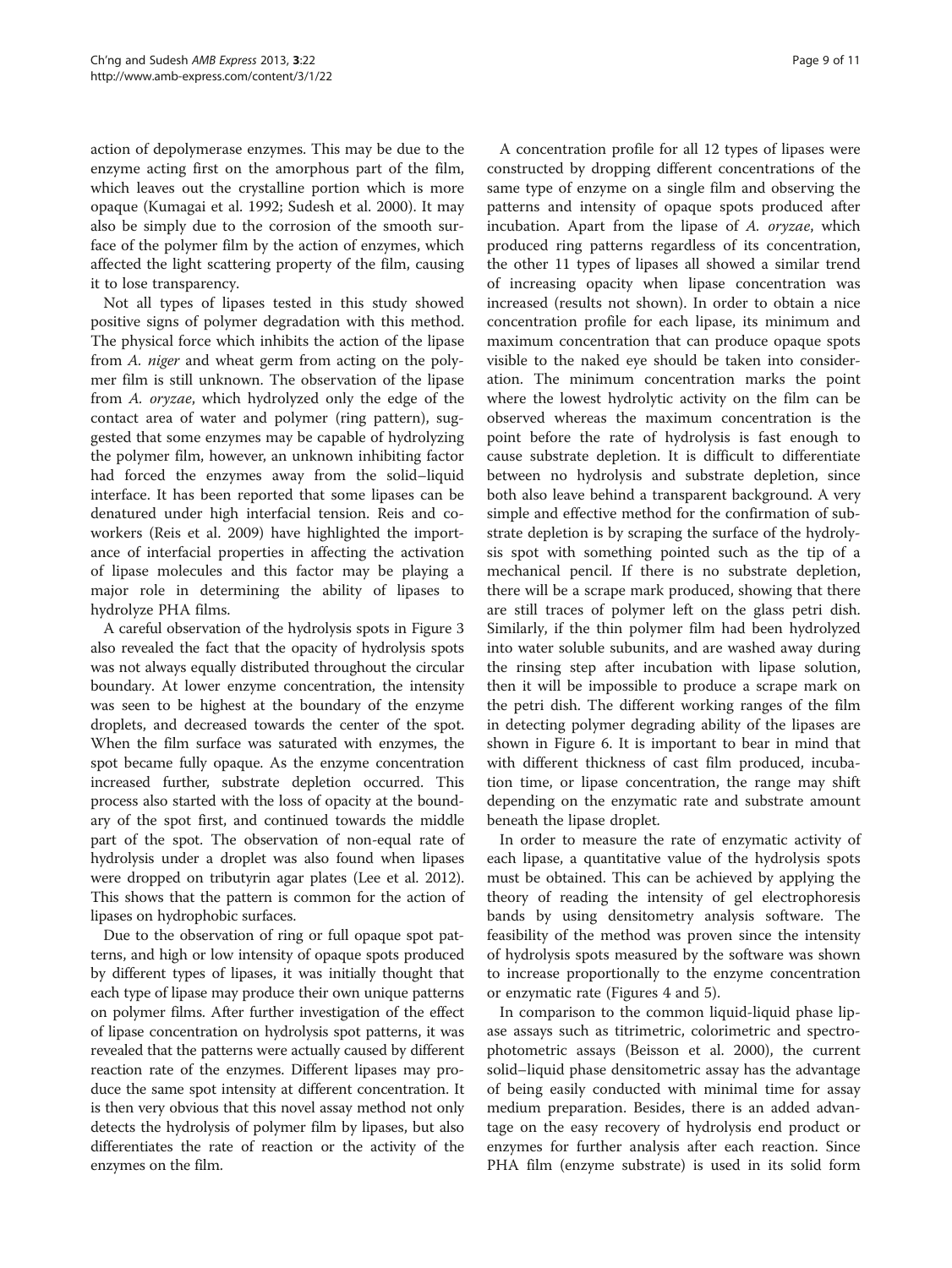<span id="page-9-0"></span>throughout the assay, there is little difficulty in the separation of substrate and end product. The method is also useful for the assay of enzymes which are available in low quantity because only minute amount of the proteins is needed and the enzymes may be recovered after the assay.

Although the discovery of the ability of lipases to degrade PHA dates back to the 1970's (Tokiwa and Suzuki [1977](#page-10-0)), this substrate has not been used widely by researchers who are studying lipases. However, from the results in this study, PHA with high 4HB content looks like a very promising substrate for the study of hydrolytic activity of lipases on polymers. Table [3](#page-7-0) shows the comparison of lipase assay results obtained by using P(3HB-co-92 mol% 4HB) film, pNPL and olive oil as enzyme substrates respectively. pNPL is the synthetic carboxylic ester of 4-nitrophenol with lauric acid, whereas olive oil is commonly used to assay for lipase activity on its native substrate, which is triglyceride. The purpose of the comparison is to screen for lipases which have a better activity with the PHA hydrolytic microassay compared to the assay with the commonly used substrate. By comparing the specific activity ranking of lipases in all three assays (Table [3](#page-7-0)), some of the eukaryotic lipases tested in this study, which are lipases from C. antarctica, R. oryzae and porcine pancreas were shown to have better activity in hydrolyzing the PHA film. This observation generally corresponded well with previous reports which mentioned that eukaryotic lipases have better PHAdegrading ability (Jaeger et al. 1995; Mukai et al. [1993](#page-10-0)). However, as opposed to previous study suggesting that lipases from the genus Rhizopus have the highest activity in degrading polymers (Mukai et al. [1993](#page-10-0); Tokiwa and Suzuki [1977](#page-10-0)), the lipase from R. oryzae was ranked number 5 in this study, which was preceded by 4 other lipases of prokaryotic and eukaryotic sources. In order to have a more valid comparison of depolymerizing-activity between lipases, the purity of the enzyme preparation has to be taken into account.

It was reported previously by Jaeger et al. (Jaeger et al. 1995) that the depolymerase activity of P. fluorescens lipase (0.025 mg/mL) was not detected when tested on P(4HB) substrate. According to the results obtained from this study, aqueous solution of P. fluorescens lipase can only show visible degradation on PHA film when its concentration was above 0.25 mg/mL (Figure [6](#page-7-0)). Therefore, a more concentrated solution of lipases are required to observe their depolymerase activity on 4HB-containing polymer. The availability of commercialized lipases had allowed the screening of lipase preparations with high concentrations and the ability of prokaryotic lipases to hydrolyze PHA was further confirmed in this study. Although they have better performances in the conventional lipase assays (Table [3](#page-7-0)), prokaryotic lipases also have significant activity in the PHA-hydrolyzing assay, with lipase from C. viscosum leading in all 3 assays methods. Altogether, the results have proven the applicability of the current assay in detecting PHA-degrading ability of lipases of eukaryotic and prokaryotic sources. The method is much anticipated to be applied in the screening of PHA-degrading enzymes of human and animal origin, and also for the development of high-throughput screening of lipase activity.

In conclusion, a novel method for sensitive detection and quantification of PHA degrading ability of triglyceride lipases has been developed in this study. 12 out of 14 lipases from fungal, bacterial and animal sources were shown to be able to degrade P(3HB-co-92 mol% 4HB) thin film via densitometric analysis. When the specific activities of lipases which were assayed by using PHA, pNPL and olive oil as substrates were compared, 3 lipases which are of eukaryotic sources showed higher preferences on the polymer film. In addition, prokaryotic lipases were also shown to have significant ability to degrade PHA. The current microassay has opened up a new application for the use of P(3HB-co-4HB) copolymer as a substrate for detecting and quantifying lipase activity.

#### Competing interests

DHEC and KS have filed for patent application for the method to assay PHAdegrading activity of triacylglycerol lipases described in this paper.

#### Authors' contributions

DHEC and KS participated in the design of the experiment. DHEC performed all the experiments. DHEC and KS analyzed the data. DHEC wrote the manuscript. KS edited the manuscript. All authors read and approved the final manuscript.

#### Acknowledgements

This study was carried out using USM's APEX Delivering Excellence (DE 2012) grant. DHE Ch'ng expresses gratitude to USM Fellowship for financial support.

#### Received: 11 March 2013 Accepted: 2 May 2013 Published: 8 May 2013

#### References

- Beisson F, Tiss A, Riviere C, Verger R (2000) Methods for lipase detection and assay: a critical review. Eur J Lipid Sci Technol 102(2):133–153
- Braunegg G, Sonnleitner B, Lafferty RM (1978) Rapid gas chromatographic method for determination of poly-β-hydroxybutyric acid in microbial biomass. Eur J Appl Microbiol Biotechnol 6(1):29–37
- Ch'ng DH-E, Lee W-H, Sudesh K (2012) Biosynthesis and lipase-catalysed hydrolysis of 4-hydroxybutyrate-containing polyhydroxyalkanoates from Delftia acidovorans. Mal J Microbiol 9(1):33–42
- Hasan F, Shah AA, Hameed A (2009) Methods for detection and characterization of lipases: a comprehensive review. Biotechnol Adv 27(6):782–798. doi[:10.1016/j.biotechadv.2009.06.001](http://dx.doi.org/10.1016/j.biotechadv.2009.06.001)
- Jaeger KE, Steinbuchel A, Jendrossek D (1995) Substrate specificities of bacterial polyhydroxyalkanoate depolymerases and lipases: bacterial lipases hydrolyze poly(omega-hydroxyalkanoates). Appl Environ Microbiol 61(8):3113–3118
- Jendrossek D (2001) Microbial degradation of polyesters. Adv Biochem Eng Biotechnol 71:293–325